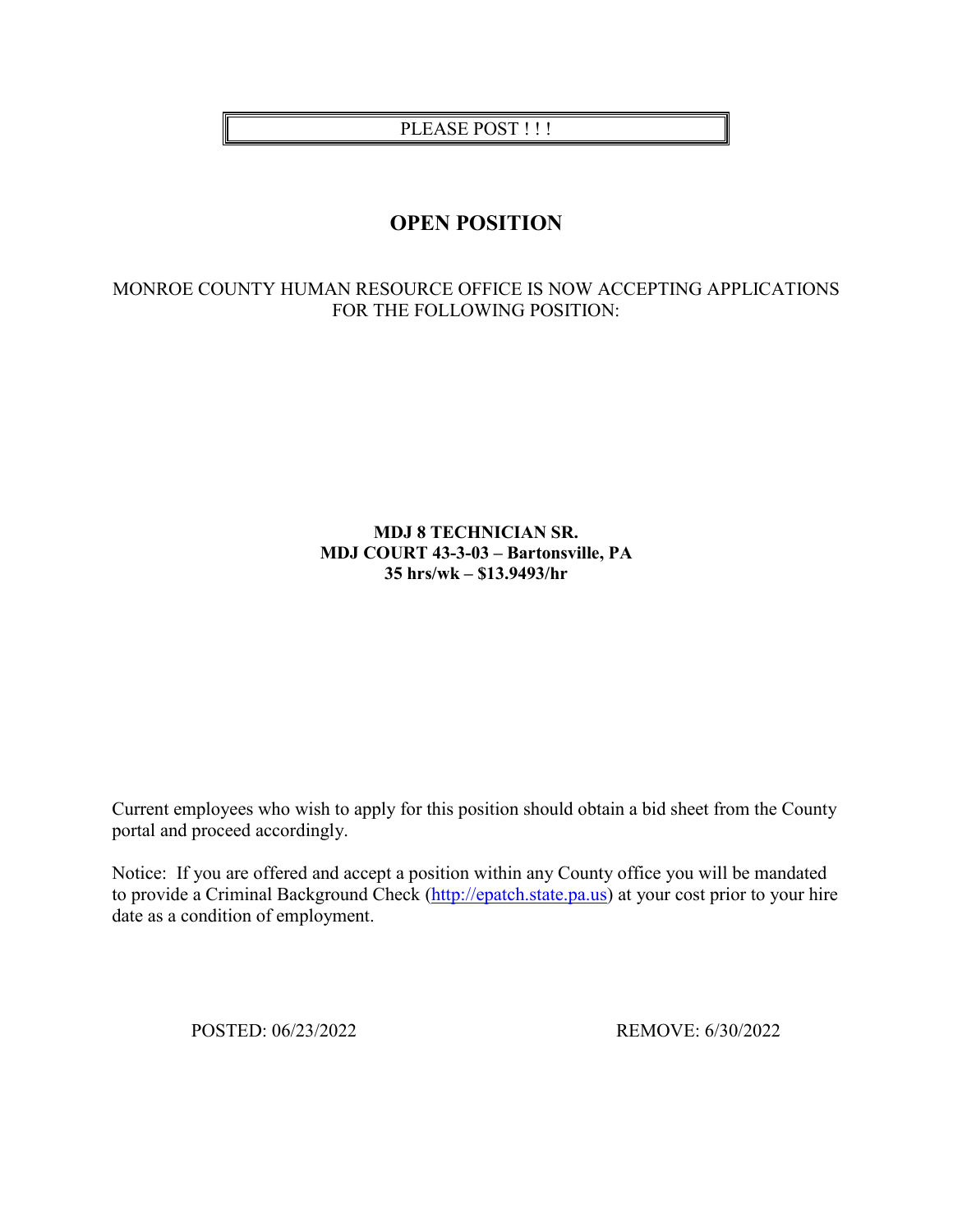# **MONROE COUNTY, PENNSYLVANIA CLASSIFICATION SPECIFICATION**

#### **CLASSIFICATION TITLE: TECHNICIAN, SENIOR**

#### **PURPOSE OF CLASSIFICATION**

The purpose of this classification is to perform cross-functioning administrative and support functions within a specific department or division of the judicial system of Monroe County**.** Duties and assignments vary according to assigned division and department.

### **ESSENTIAL FUNCTIONS**

#### **The following duties are normal for this position. These are not to be construed as exclusive or all-inclusive. Other duties may be required and assigned.**

Receives and processes checks and cash payments received for various costs and service fees; prepares receipts; verifies deposit slips and makes deposits into proper bank accounts; completes fund balance sheets; assists with allocating monies to appropriate accounts; creates and prints checks; prepares financial reports and distributes to appropriate individuals; reconciles bank statements as required.

Enters various information into computer databases as required by assigned division or department such as civil, landlord/tenant, criminal, traffic, warrants, marriages, arraignments, abuse and other information; inputs complaints, dispositions, adjudications on citations, and other information into computerized files; updates information to ensure information is accurate and current; makes changes and/or additions; purges old information as required.

Types and prepares various correspondence to include letters, forms, memoranda, legal documents, dockets, worksheets, reports, and other documents; reviews information for accuracy and completeness; makes corrections and/or additions as needed; submits to appropriate individual for approval and/or signature; maintains copies for departmental files and future reference.

Issues warrants and summons; accesses case from list; retrieves citation or file; makes copies of documents; enters information into computerized files; attached supporting documentation; forwards to appropriate law enforcement or official for processing and delivery and continues to monitor the process of such documents.

Maintains and files records and documentation for assigned division or department; ensures supporting documentation is present and that all information is accurate and complete; distributes to appropriate individuals and/or agencies or departments; updates and/or makes corrections as necessary; closes, boxes, archives and/or purges outdated files as necessary; maintains confidentiality of all information as required.

Greets litigants, attorneys, law enforcement, media, county/agency personnel, and the public; resolves conflicts and responds to requests for information; provides forms, applications and other documents and assists clients in filling out required information; pulls files relating to specific cases as needed; makes copies of documents as needed.

Receives and screens incoming telephone calls; routes calls and/or takes messages as necessary; answers questions from law enforcement, attorneys, outside agencies, other courts, the public or other individuals and provides information accordingly.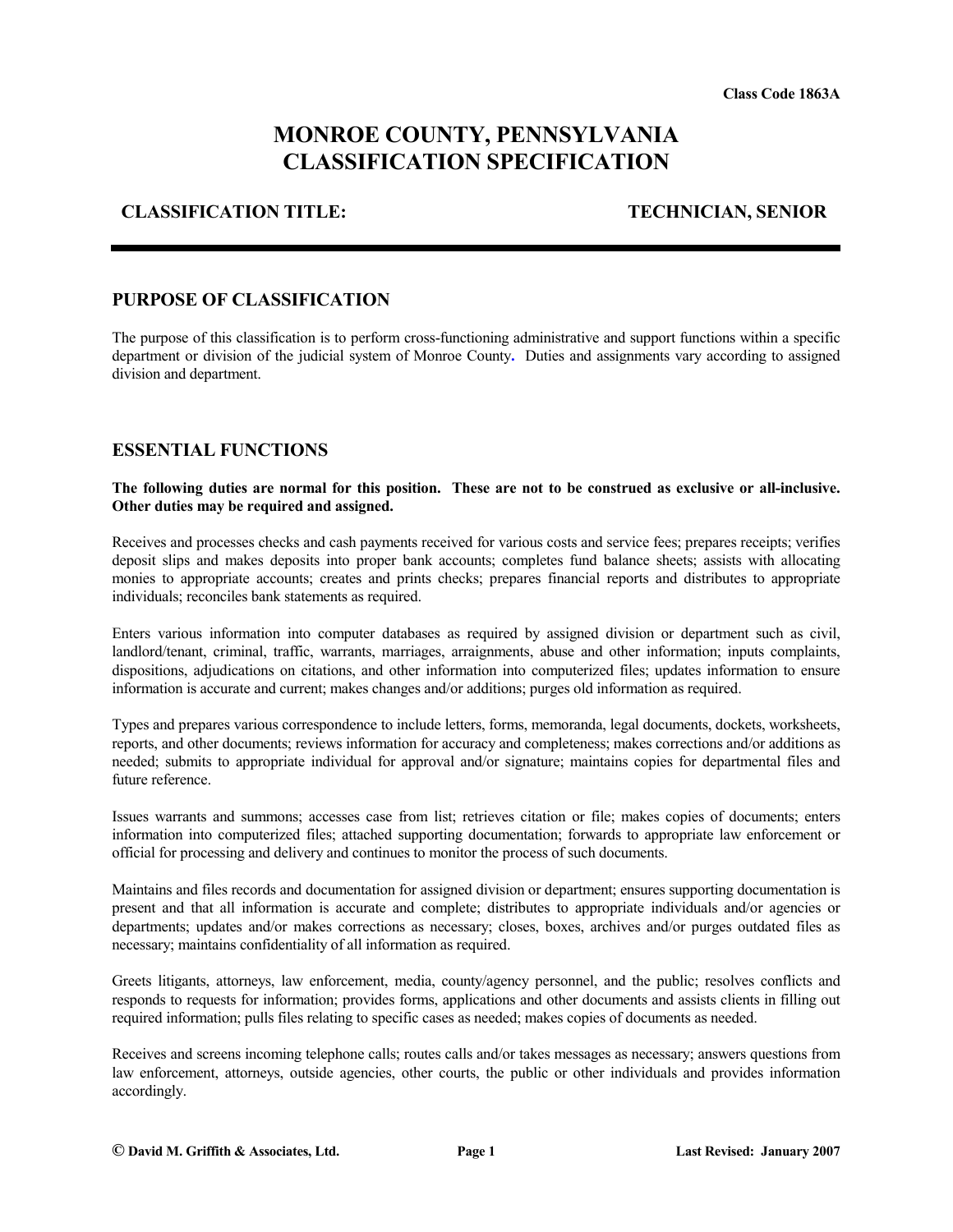Receives incoming mail, UPS deliveries and overnight packages for assigned department(s); sorts and distributes to appropriate individuals; prepares certified letters and outgoing mail; delivers mail to appropriate location; processes outgoing UPS parcels and overnight packages; maintains daily logs and weekly billings.

Makes photocopies of various cases, files, citations, warrants, documents, correspondence and other items as needed; collates, sorts and distributes to appropriate individuals; maintains copies for departmental use and future reference.

Receives incoming faxes; sorts documents, makes copies and distributes to individual(s) as necessary; maintains copies for departmental files; sends outgoing faxes as requested by supervisor(s) and/or other staff and individuals.

Maintains inventory of office, postage, and other supplies; prepares requests for supply orders; forwards to supervisor for approval; orders replacement materials as needed; receives supplies and distributes accordingly; submits invoices to purchasing for processing.

Maintains office equipment such as copier, fax machine, postage machine and other equipment and tools; performs minor repairs; requests maintenance; orders replacement supplies when necessary.

Utilizes various office equipment such as personal computer, mainframe, fax machine, typewriter, photocopier, and other equipment as necessary to perform daily duties; uses various computer software in the preparation of reports, documents and case tracking and maintenance; keeps apprised of changes in equipment and software; learns new programs as necessary.

# **ADDITIONAL FUNCTIONS**

Performs other related duties as required.

# **MINIMUM QUALIFICATIONS**

High school diploma or GED; supplemented by six (6) months previous experience and/or training involving general administrative and/or clerical experience; or any equivalent combination of education, training, and experience which provides the requisite knowledge, skills, and abilities for this job.

# **PERFORMANCE APTITUDES**

**Data Utilization:** Requires the ability to review, classify, categorize, prioritize, and/or analyze data including exercising discretion in determining data classification, and in referencing such analysis to established standards for the purpose of recognizing actual or probable interactive effects and relationships.

**Human Interaction**: Requires the ability to provide guidance, assistance, and/or interpretation to others regarding the application of procedures and standards to specific situations.

**Equipment, Machinery, Tools, and Materials Utilization**: Requires the ability to operate, maneuver and/or control the actions of equipment, machinery, tools, and/or materials used in performing essential functions.